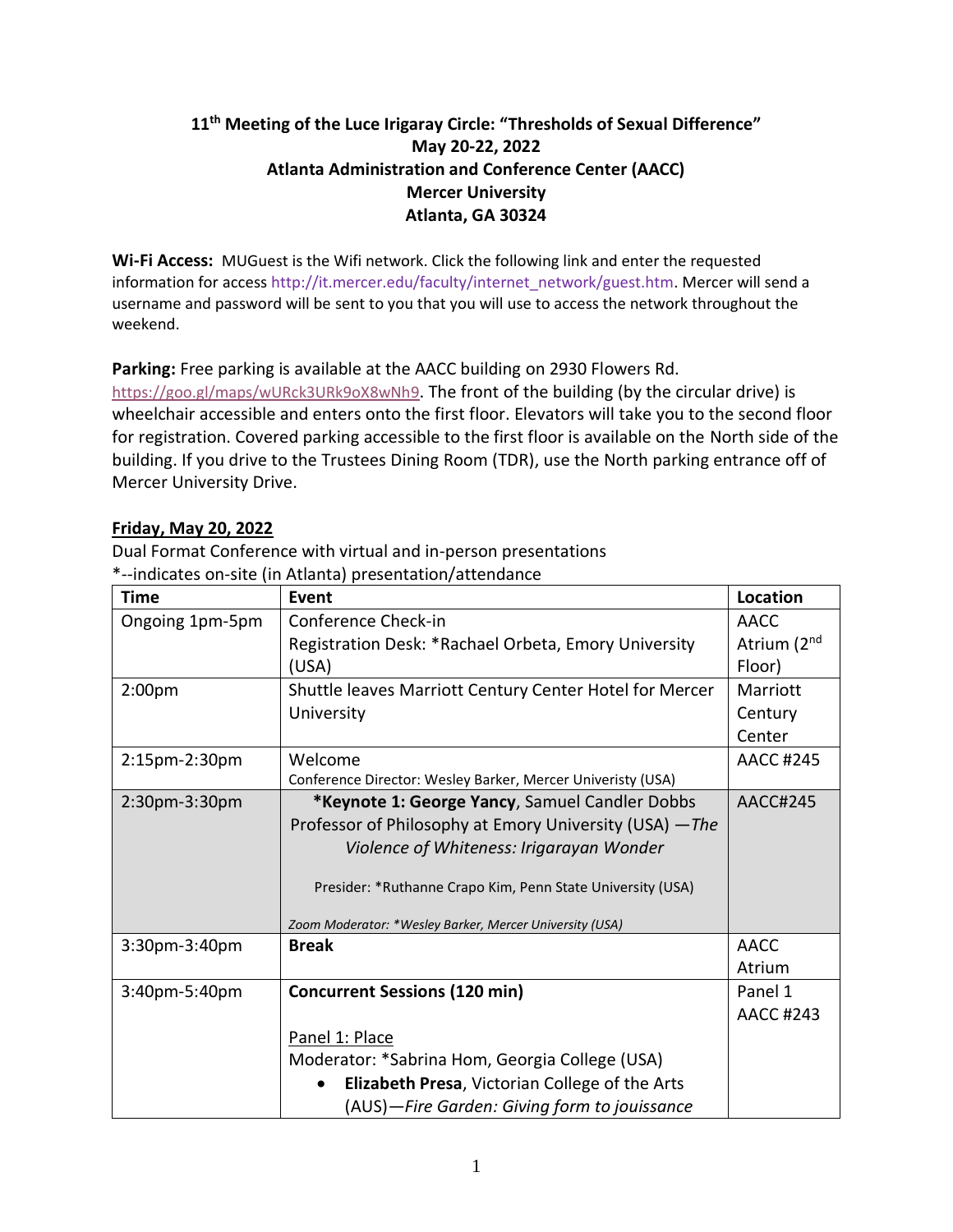|                | Belinda Eslick, The University of Queensland<br>$\bullet$<br>(AUS) - A philosophy of the living: Luce Irigaray<br>as ecofeminist<br>Michelle Boulous Walker, The University of<br>Queensland (AUS) - "Nature, Obligation and<br>Transcendence: Reading Luce Irigaray with Mary<br>Graham"<br>Rebecca Hill, RMIT University (AUS)-Place<br>$\bullet$<br>Thinking: Re-reading Irigaray with Neidjie and<br>'Country'                                                                                                                           |                                                  |
|----------------|----------------------------------------------------------------------------------------------------------------------------------------------------------------------------------------------------------------------------------------------------------------------------------------------------------------------------------------------------------------------------------------------------------------------------------------------------------------------------------------------------------------------------------------------|--------------------------------------------------|
|                | Panel 2: Irigaray in Conversation<br>Moderator: *Sarah Lee, DePaul University (USA)<br>*Joe Larios, Emory University (USA)-Irigaray's<br>Feminine Imaginary<br>Ginger Guin, Fordham University (USA)-Myth,<br>Feminist Physis, and the Philosophic Logos:<br>Irigaray's Engagement with the Ancients<br>Annie Sandrussi, Macquarie University (AUS)-<br>The Unthought as Methodology: Luce Irigaray's<br>Deployment of Heidegger's Historicity of Thinking<br>William Alden Robert, Syracuse University<br>$\bullet$<br>(USA)-Mystéréthiques | Panel 2<br><b>AACC #245</b>                      |
| 5:00pm-5:10pm  | <b>Coffee Break</b>                                                                                                                                                                                                                                                                                                                                                                                                                                                                                                                          | <b>AACC</b><br>Atrium (2 <sup>nd</sup><br>Floor) |
| 5:45pm-7:05 pm | <b>Special Pedagogy Panel (80 min)</b><br>Facilitator: *Gail Schwab, Hofstra University (USA)<br>Panelists: Nathan Pickles, University of Queensland<br>(AUS); Shaireen Rasheed, Long Island University (USA);<br>Fabiane Ramos, Flinders University (AUS); Laura<br>Roberts, Flinders University (AUS)<br>Zoom Moderator: *Wesley Barker, Mercer University (USA)                                                                                                                                                                           | <b>AACC #243</b>                                 |
| 7:10           | Shuttle leaves Mercer for Marriott Century Center                                                                                                                                                                                                                                                                                                                                                                                                                                                                                            |                                                  |
| $7:10-8:10$    | <b>Opening Reception</b> (wine and hors d'oeuvres)                                                                                                                                                                                                                                                                                                                                                                                                                                                                                           | Marriott<br>Dining<br>Room                       |
|                | Dinner with friends in Atlanta                                                                                                                                                                                                                                                                                                                                                                                                                                                                                                               |                                                  |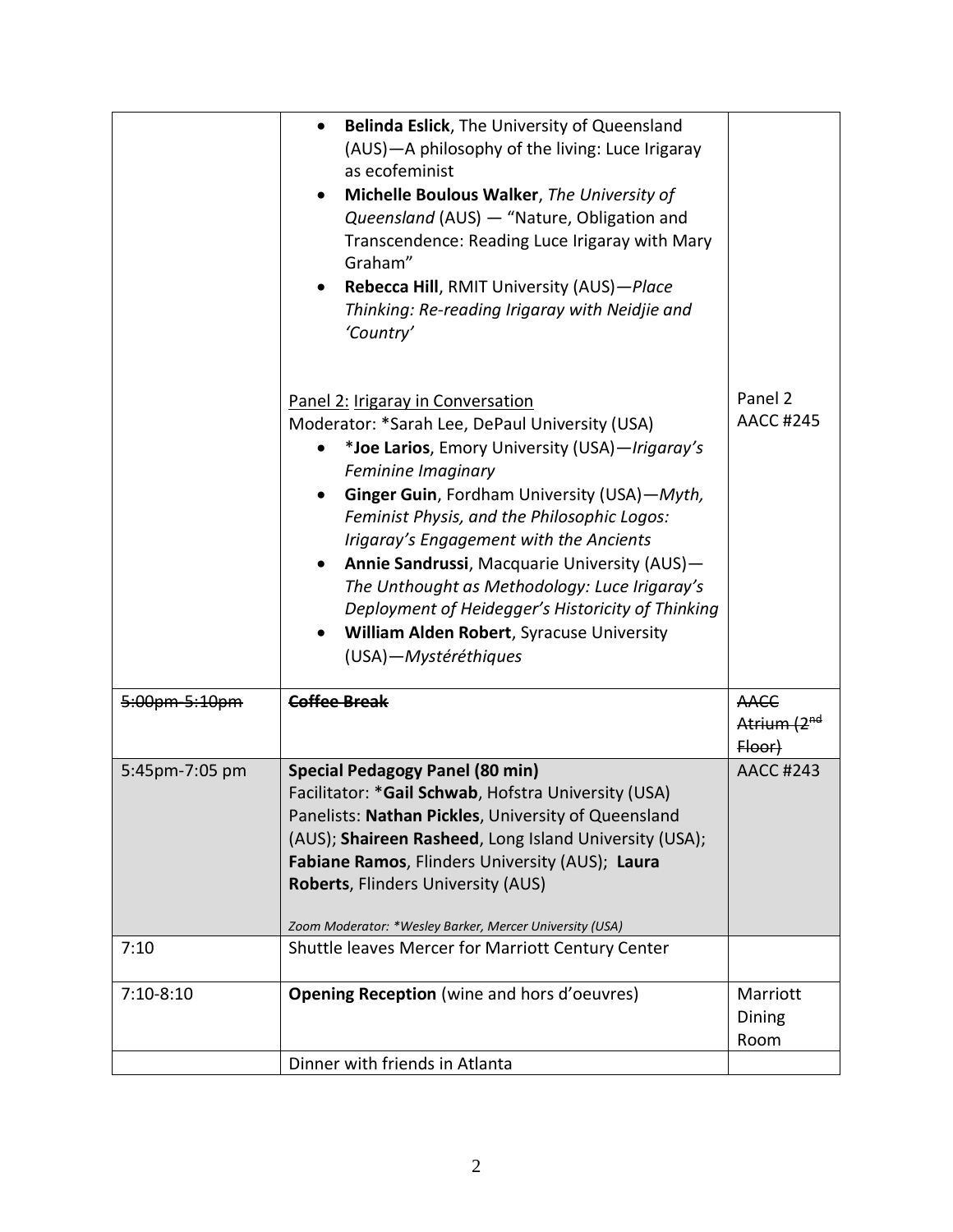# **Saturday, May 21, 2022**

| Ongoing 9am-5pm | Conference Check-in                                         | <b>AACC</b>             |
|-----------------|-------------------------------------------------------------|-------------------------|
|                 | Registration Desk: *Rachael Orbeta, Emory University        | Atrium (2nd             |
|                 | (USA)                                                       | Floor)                  |
| 7:00am-8:30am   | Continental Breakfast at hotel                              | Marriott                |
|                 |                                                             | Century                 |
|                 |                                                             | Center                  |
| 8:45am          | Shuttle leaves Marriott Century Center Hotel for Mercer     |                         |
|                 | University                                                  |                         |
| 9:00am-10:20am  | <b>Concurrent Sessions (80 min)</b>                         | Panel 3                 |
|                 |                                                             | <b>AACC #243</b>        |
|                 | Panel 3: Embodied Becomings                                 |                         |
|                 | Moderator: *Sabrina Hom, Georgia College (USA)              | Panel 4                 |
|                 | Jennifer Carter, Stonybrook University (USA)-               | <b>AACC #245</b>        |
|                 | Luce Irigaray's Understanding of Touch as a                 |                         |
|                 | Passage Toward Overcoming the Subject-Object                |                         |
|                 | Logic of Sight                                              |                         |
|                 |                                                             |                         |
|                 | *Jena Jolissaint, South University (USA) - Boys             |                         |
|                 | do (Mimi)cry: Boylesque as Irigarayan Productive            |                         |
|                 | <b>Mimesis</b>                                              |                         |
|                 | Christian Hoekema, (GER) - Ruben and Irigaray-<br>$\bullet$ |                         |
|                 | sex and sexuality                                           |                         |
|                 |                                                             |                         |
|                 | Panel 4: Sensible-Transcendental                            |                         |
|                 | Moderator: *Rachel Jones, George Mason University<br>(USA)  |                         |
|                 | Rebekah Pryor-(AUS) Motherly: Transcending                  |                         |
|                 | thresholds and surface treatments (virtual)                 |                         |
|                 | Vilja Alanko, University of Helsinki (FIN)--                |                         |
|                 | Mothers and daughters becoming divine:                      |                         |
|                 | sensible transcendental in the light of late                |                         |
|                 | antique lives of holy women                                 |                         |
|                 | Sarah Simms-Grief, Belief, and Mastery:                     |                         |
|                 | Irigaray and the Threshold of Death                         |                         |
|                 |                                                             |                         |
| 10:20am-10:30am | <b>Coffee and Refreshments Break</b>                        | <b>AACC</b>             |
|                 |                                                             | Atrium (2 <sup>nd</sup> |
|                 |                                                             | Floor)                  |
| 10:30am-11:50am | <b>Concurrent Sessions (80 min)</b>                         | Panel 5                 |
|                 |                                                             | <b>AACC #243</b>        |
|                 | Panel 5: Decolonial Philosophy                              |                         |
|                 | Moderator: *Sabrina Hom, Georgia College (USA)              | Panel 6                 |
|                 |                                                             | <b>AACC #245</b>        |
|                 |                                                             |                         |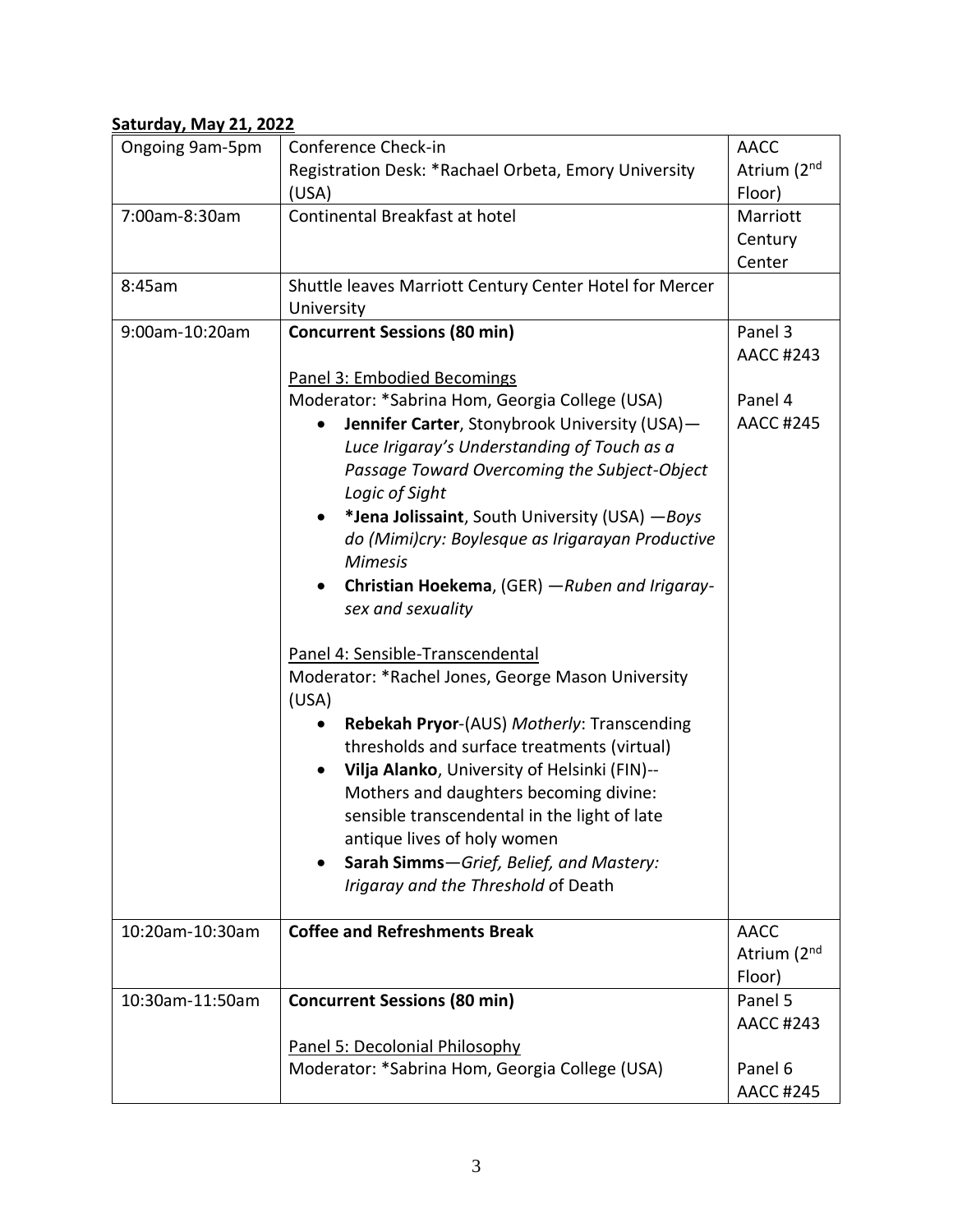|                 | *Ruthanne Crapo Kim, Pennsylvania State<br>$\bullet$<br>University (USA)-Jouissance: Finding Woman's<br>Pleasure in the Caribbean<br>*Emily Anne Parker, Towson University (USA)-<br>$\bullet$<br>On the Democracy of the Polis<br>*Rachel Jones, George Mason University (USA)-<br>Born of métissages': Decolonizing Difference with<br>Irigaray, Maximin, and Cavarero<br>Panel 6: Thresholds of Relation<br>Moderator: *Jena Jolissaint, South University (USA)<br>*Emily Holmes, Christian Brothers University<br>(USA)-Cultivation of/at the Threshold: From Soil<br>to Breath in a Time of Climate Crisis<br>Robyn Lee, University of Alberta (CAN)-Milk<br>$\bullet$ |                                                                          |
|-----------------|-----------------------------------------------------------------------------------------------------------------------------------------------------------------------------------------------------------------------------------------------------------------------------------------------------------------------------------------------------------------------------------------------------------------------------------------------------------------------------------------------------------------------------------------------------------------------------------------------------------------------------------------------------------------------------|--------------------------------------------------------------------------|
|                 | Debt and the Sacrifice of Women<br>*Marianne Savard, University of Ottawa (CAN)-<br>$\bullet$<br>Taking Luce Irigaray's cultivation of relational<br>subjectivities a few decolonizing steps further in<br>the context of Canadian settler colonialism                                                                                                                                                                                                                                                                                                                                                                                                                      |                                                                          |
| 11:50am-12:00pm | <b>Coffee Break</b>                                                                                                                                                                                                                                                                                                                                                                                                                                                                                                                                                                                                                                                         | <b>AACC</b><br>Atrium (2 <sup>nd</sup><br>Floor)                         |
| 12:00pm-1:10pm  | Author Meets Critics (70 min) - Fanny Söderbäck's<br>Revolutionary Time: On Time and Difference in Kristeva<br>and Irigaray (SUNY, 2019)<br>Presider: *Jena Jolissaint, South University (USA)<br>Panelists: *Emily Anne Parker, Towson University (USA);                                                                                                                                                                                                                                                                                                                                                                                                                   | AACC 2 <sup>nd</sup><br>Floor #245                                       |
|                 | Athena Colman, Brock University (CAN)<br>Responding: Fanny Söderbäck, DePaul University (USA)                                                                                                                                                                                                                                                                                                                                                                                                                                                                                                                                                                               |                                                                          |
| 1:10pm-1:50pm   | <b>Boxed Lunch</b><br>(*Executive Board Business Meeting AACC #243)                                                                                                                                                                                                                                                                                                                                                                                                                                                                                                                                                                                                         | <b>AACC</b><br>Atrium (2nd<br>Floor)<br>Exec. Board<br>Meeting<br>Rm#243 |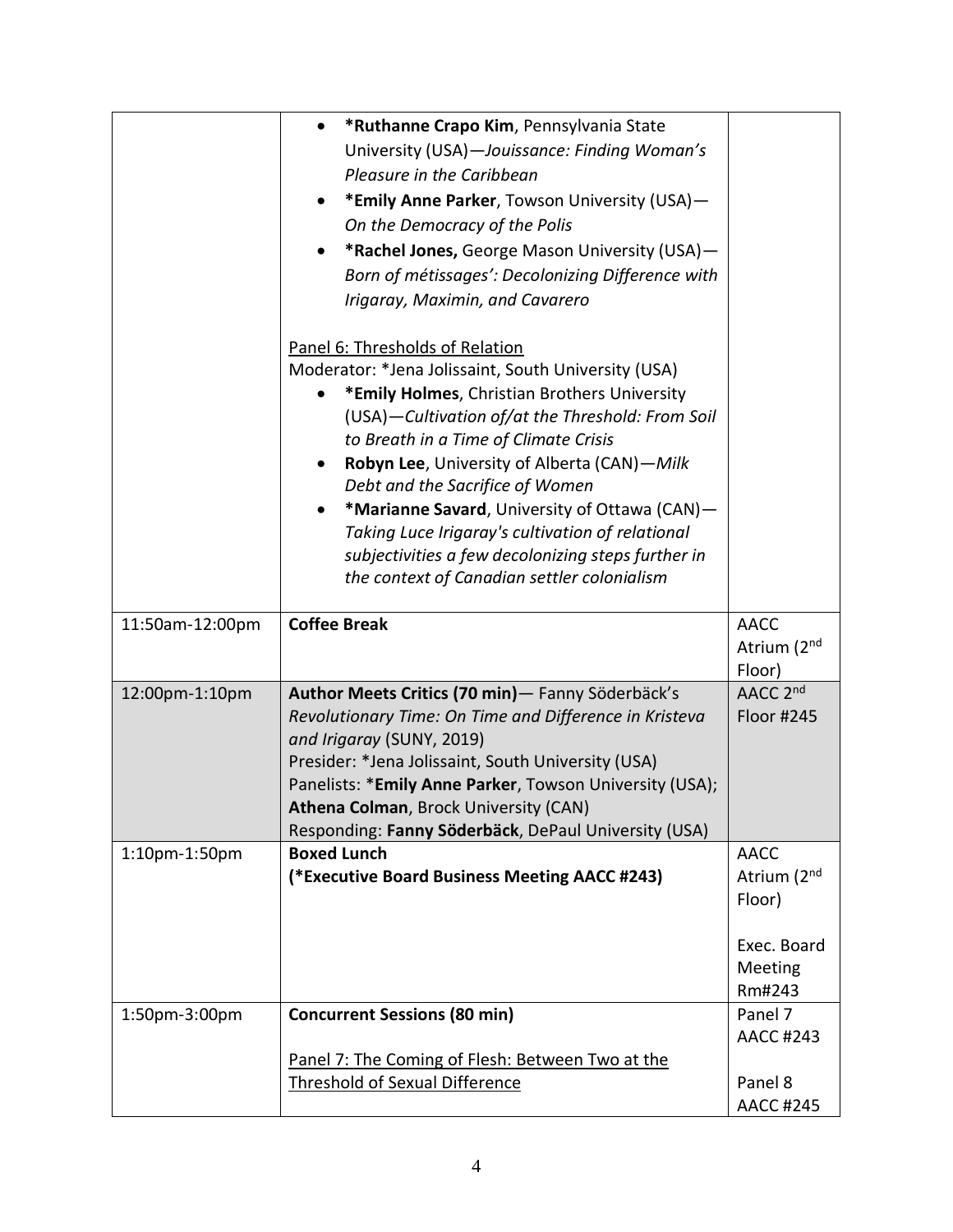|                | Moderator: Emily Holmes, Christian Brothers University<br>(USA)<br>*Cheryl Lawler, St. Louis Psychoanalytic<br>Institute (USA)-In the Beginning Was The<br>Relation: The Divine as Ternary Enabling Field<br>*Phyllis Kaminski, professor emerita, St. Mary's<br>College (USA)-Divining the Future: (Re)thinking<br>the Matter of God in Cosmic and Human<br>Relations<br>*M.D. Murtagh, Duke University (USA)-<br>Between Two Universes: Of Twice Born Beings,<br>Secondary Revisions [après-coup], And<br>Inter/Transsexual Angels<br>Panel 8: Practicing with Irigaray<br>Moderator: *Rachel Jones, George Mason University<br>(USA)<br>Sean Ambrose, Seattle University (USA) -<br>Decolonizing a Body by Breath: Listening to the<br>Fire Within, to Move in Love with Other<br>*Sarah Lee, DePaul University (USA)-The Non-<br>linear Time of Trauma: Thinking Sexual Violence<br>and Culture through Irigarayan Time<br>Michelle Forrest and Linda Wheeldon, (CAN)-<br>$\bullet$<br><b>Teaching Acts of Uttering</b> |                                   |
|----------------|-----------------------------------------------------------------------------------------------------------------------------------------------------------------------------------------------------------------------------------------------------------------------------------------------------------------------------------------------------------------------------------------------------------------------------------------------------------------------------------------------------------------------------------------------------------------------------------------------------------------------------------------------------------------------------------------------------------------------------------------------------------------------------------------------------------------------------------------------------------------------------------------------------------------------------------------------------------------------------------------------------------------------------|-----------------------------------|
| $3:00-3:15$    | <b>Coffee Break</b>                                                                                                                                                                                                                                                                                                                                                                                                                                                                                                                                                                                                                                                                                                                                                                                                                                                                                                                                                                                                         | <b>AACC</b><br>Atrium             |
| 3:15 pm-4:45pm | Panel 9: Revisiting Ontology and the Ethics of Difference<br>(90 minutes)<br>Moderator: *Wesley Barker, Mercer University (USA)<br>James Sares, Stony Brook University (USA)-- The<br>Ontological Negativity of Sexual Difference,<br><b>Genealogical and Horizontal</b><br>Toby Anne Finlay, York University (CAN)-Trans<br>Ontology and the Matter of Sexual Difference<br>Bon Mott, University of Melbourne-<br>Performance Artist-Let there be rock, LTBL<br>Venice                                                                                                                                                                                                                                                                                                                                                                                                                                                                                                                                                     | Panel 9<br><b>AACC #243</b>       |
| 4:45pm -5:15pm | Walk Break and Transition to TDR (golf cart available)<br><b>Coffee at TDR</b>                                                                                                                                                                                                                                                                                                                                                                                                                                                                                                                                                                                                                                                                                                                                                                                                                                                                                                                                              | <b>Trustees</b><br>Dining<br>Room |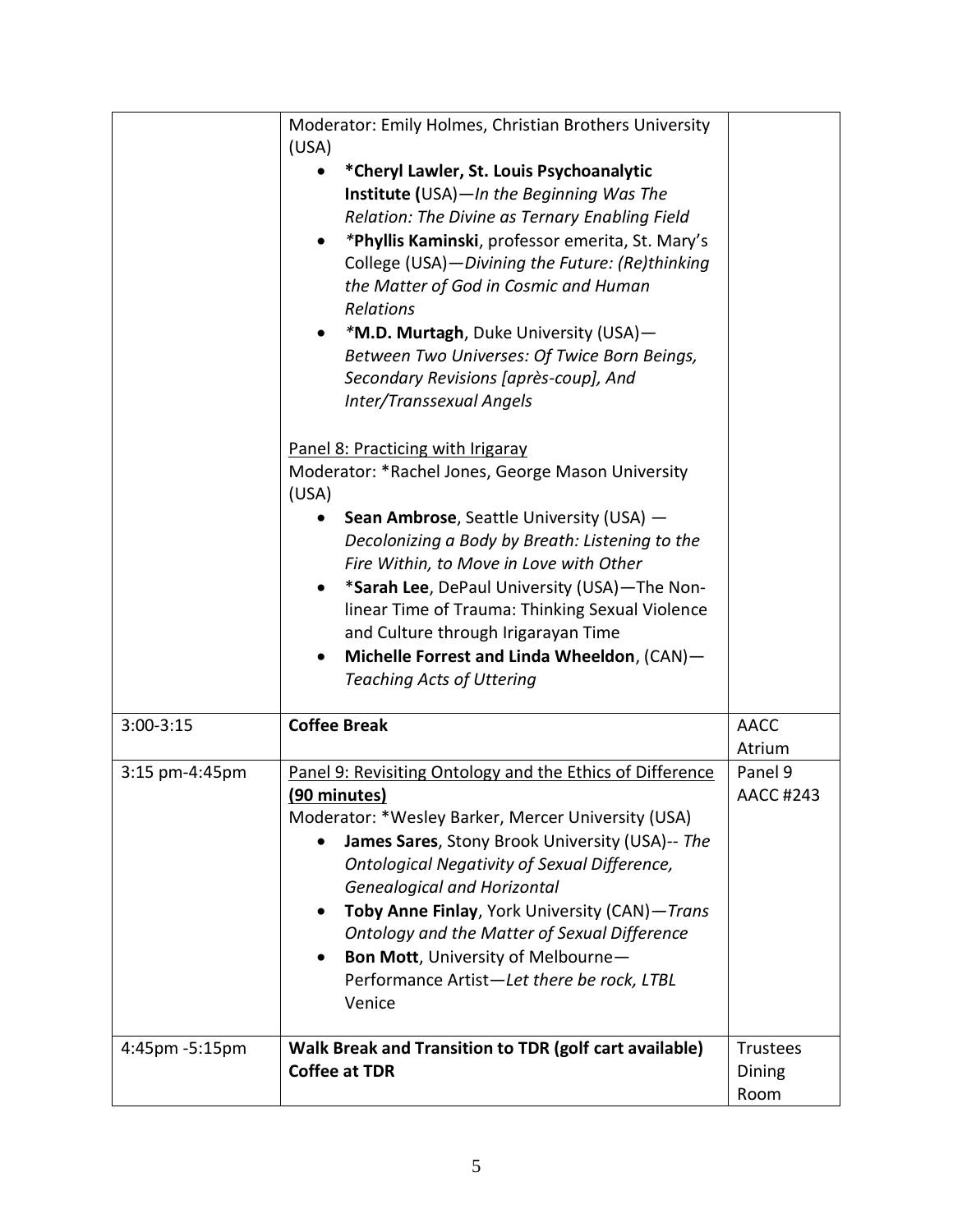| $5:15$ pm $-6:15$ pm | *Keynote 2: Lynne Huffer, Samuel Candler Dobbs          | <b>Trustees</b> |
|----------------------|---------------------------------------------------------|-----------------|
|                      | Professor of Women's, Gender, and Sexuality Studies at  | Dining          |
|                      | Emory University (USA)-Mysterics: Extinction and        | Room A          |
|                      | <b>Emptiness</b>                                        |                 |
|                      |                                                         |                 |
|                      | Presider: *Emily Anne Parker, Towson University (USA)   |                 |
|                      | Zoom Moderator: *Wesley Barker, Mercer University (USA) |                 |
| $6:15$ pm $-7:30$ pm | <b>Irigaray Circle Banquet</b>                          | <b>Trustees</b> |
|                      |                                                         | Dining          |
|                      |                                                         | Room B          |
| $7:30 \text{ pm}$    | Shuttle Leaves Mercer for Marriott Century Center       |                 |
|                      |                                                         |                 |

# **Sunday, May 22, 2022**

| 7:00am-8:30 am | Continental Breakfast at hotel                                 | Marriott         |
|----------------|----------------------------------------------------------------|------------------|
|                |                                                                | Century          |
|                |                                                                | Center           |
| 9:00am         | Shuttle leaves Marriott Century Center for Mercer              |                  |
|                | University                                                     |                  |
| 9:10am-10:30am |                                                                | Panel 10         |
|                | <b>Concurrent Sessions (80 min)</b>                            |                  |
|                |                                                                | <b>AACC #243</b> |
|                | Panel 10: Ethics                                               | Panel 11         |
|                | Moderator: *Sabrina Hom, Georgia College (USA)                 | <b>AACC #245</b> |
|                | Athena Colman, St. Catharines at Brock                         |                  |
|                | University (CAN)-Mad for Lynne Huffer                          |                  |
|                | Daryl Wakunick, University of Western Ontario                  |                  |
|                | (CAN)-Constructing Accessible New Worlds and                   |                  |
|                | Values: On Difference in Ability and Political                 |                  |
|                | <b>Inclusion</b>                                               |                  |
|                | Sasha Biro, Marist College (USA)-Irigaray and                  |                  |
|                | an Ethics of Hospitality                                       |                  |
|                |                                                                |                  |
|                | Panel 11: Law and Politics                                     |                  |
|                | Moderator: *M.D. Murtagh, Duke University (USA)                |                  |
|                | Laura Roberts, Flinders University (AUS)-                      |                  |
|                | Practicing sexual difference and Feminising                    |                  |
|                | Politics: From the philosophy of Luce Irigaray to              |                  |
|                | the political platform Barcelona en Comú                       |                  |
|                | *Yvette Russell, University of Bristol Law School<br>$\bullet$ |                  |
|                |                                                                |                  |
|                | (UK)-Decolonising sexual violence: Erotic                      |                  |
|                | transformation as revolutionary politics                       |                  |
|                | *Stephen Seely, University of Bristol Law School               |                  |
|                | (UK) - What Do Sexuate Rights Have to Do with                  |                  |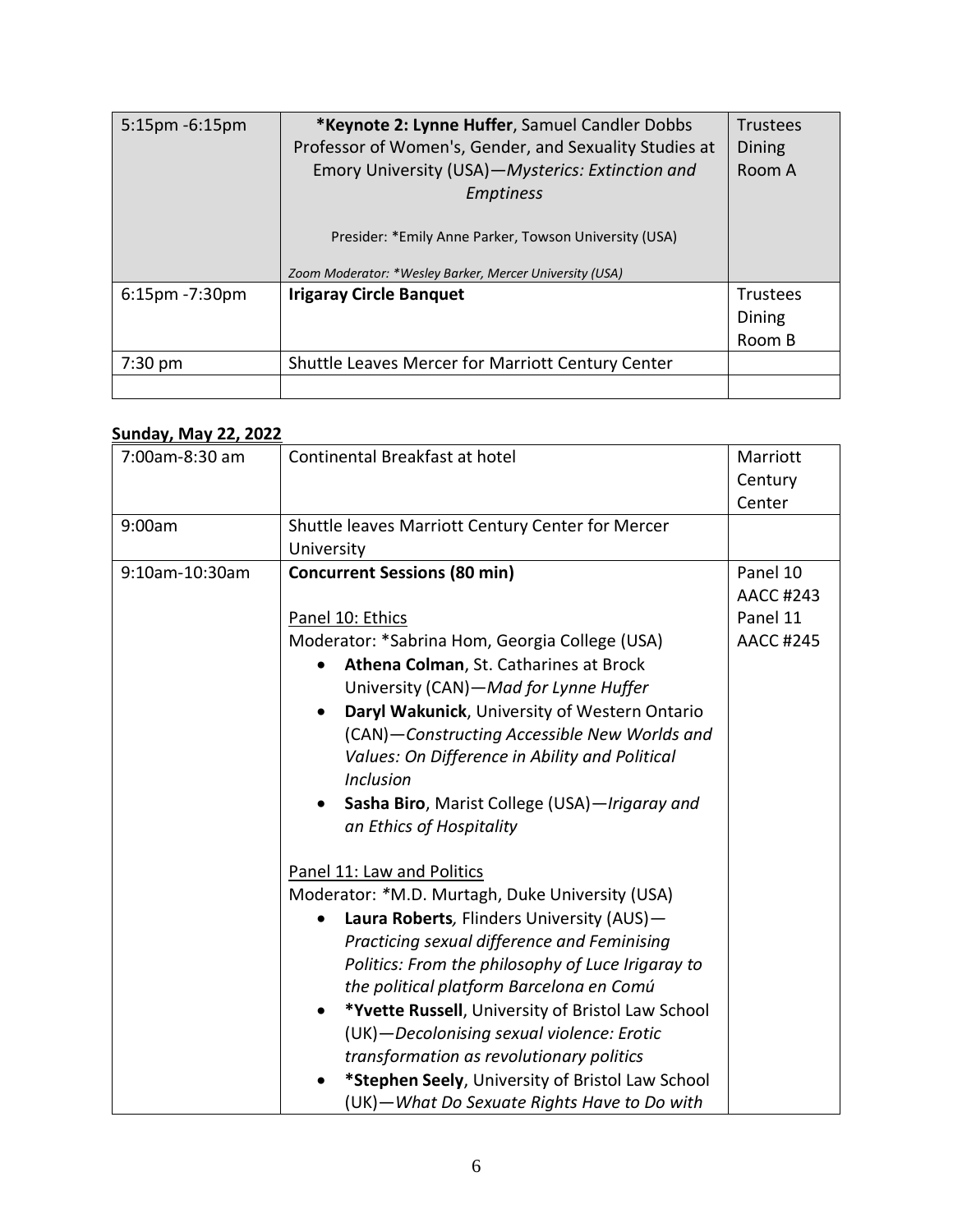|                             | Sexual Minorities in Africa? A Cosmotechnical            |                         |
|-----------------------------|----------------------------------------------------------|-------------------------|
|                             | Perspective                                              |                         |
|                             |                                                          |                         |
| <del>10:20am-10:30 am</del> | Coffee Break                                             | <b>AACC</b>             |
|                             |                                                          | Atrium (2 <sup>nd</sup> |
|                             |                                                          | Floor)                  |
| 10:30am-11:30am             | Burke Prize Award Lecture: Sarah Hickmott, Durham        | AACC #245               |
|                             | University (UK)-Towards a Music Which is Not One:        |                         |
|                             | Reading Jean-Luc Nancy with Irigaray                     |                         |
|                             |                                                          |                         |
|                             | Presider: Mary Rawlinson, Stony Brook University (USA)   |                         |
|                             |                                                          |                         |
|                             | Zoom Moderator: *Jena Jolissaint, South University (USA) |                         |
| 11:30am-11:40am             | <b>Coffee Break</b>                                      | <b>AACC</b>             |
|                             |                                                          | Atrium (2 <sup>nd</sup> |
|                             |                                                          | Floor)                  |
| 11:40am-12:40pm             | Keynote 3: Kristin Sampson, Professor of Philosophy,     | <b>AACC #245</b>        |
|                             | University of Bergen (Norway)-Thresholds of Difference   |                         |
|                             | and Nature                                               |                         |
|                             |                                                          |                         |
|                             | Presider: *Rachel Jones, George Mason University (USA)   |                         |
|                             |                                                          |                         |
|                             | Zoom Moderator: *Wesley Barker, Mercer University (USA)  |                         |
| 12:40-1:45pm                | <b>Brunch and Closing Remarks</b>                        | AACC                    |
|                             |                                                          | Atrium(2 <sup>nd</sup>  |
|                             |                                                          | Floor)                  |

*Special thanks to Mercer University's Office of the Provost and the Dean's Office of Mercer's College of Professional Advancement for their financial support and to Sharon Lim Harle, Assistant Vice President for Alumni Services & University Special Events for her work.*

*Additional thanks to Rachael Orbeta for volunteering her time and labor to support the Circle, and to Emory University's Department of Philosophy*

**On-site Wi-Fi:** *Instructions for logging into the Mercer Wifi onsite—Select MUGuest from your wifi options; open a browser and go to* **[http://it.mercer.edu/faculty/internet\\_network/guest.htm](http://it.mercer.edu/faculty/internet_network/guest.htm)** *to complete the registration as a Mercer University guest user.*

For comments or questions, contact the following:

Conference Director: Wesley Barker, Mercer University, [barker\\_wn@mercer.edu;](mailto:barker_wn@mercer.edu) 404-293- 0341

Conference Co-Director: Jena Jolissaint, South University, [jjolissaint@southuniversity.edu](mailto:jjolissaint@southuniversity.edu) Conference Co-Director: Sabrina Hom, Georgia College and State University, [sabrina.hom@gcsu.edu](mailto:sabrina.hom@gcsu.edu)

Overnight Accommodations: Atlanta Marriott Northeast/Emory Area